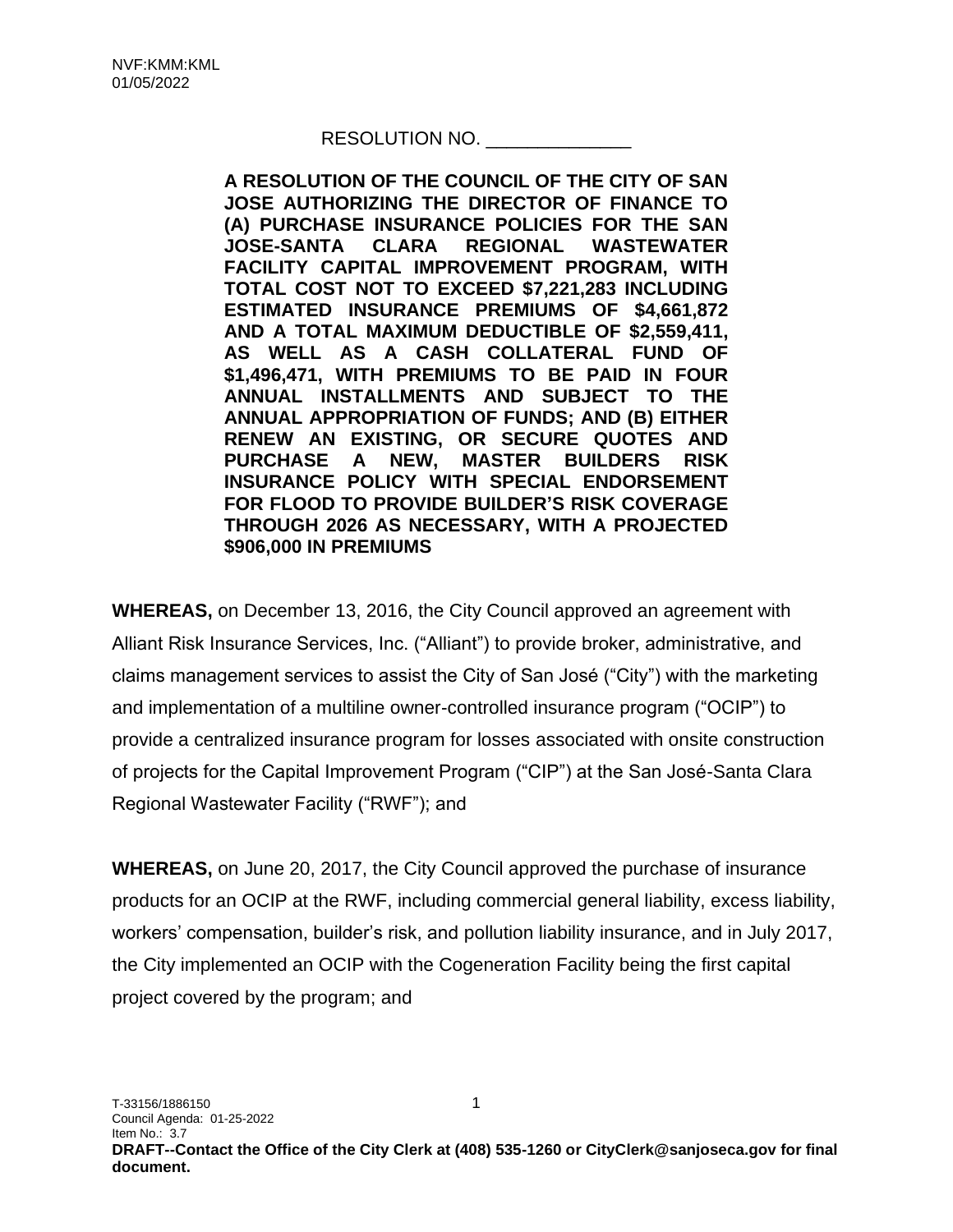**WHEREAS,** in May 2021, staff began evaluating the feasibility of implementing a second OCIP to cover projects that concluded after March 30, 2023, including the Digested Sludge Dewatering Facility project, which is expected to commence in early 2022 but is not projected to achieve beneficial use until January 2025; and

**WHEREAS,** due to available insurance products and policy terms, capital improvement projects at the RWF concluding after March 30, 2023 would be covered through a second OCIP or through the requirement of contractor provided insurance; and

**WHEREAS,** the City has compared and reviewed insurance quotes presented by Alliant in November 2021, and desires to authorize the selection and purchase of the policies of insurance as described in the memorandum from the Director of Finance dated December 15, 2021 to generate program savings and enhance safety, risk, and claims management services during the next five years of capital projects at the RWF;

**NOW, THEREFORE,** BE IT RESOLVED BY THE COUNCIL OF THE CITY OF SAN JOSE THAT:

The Director of Finance is hereby authorized to:

A. Purchase insurance policies for the San José-Santa Clara Regional Wastewater Facility Capital Improvement Program, with total cost not to exceed \$7,221,283 including estimated insurance premiums of \$4,661,872 and a total maximum deductible of \$2,559,411, as well as a cash collateral fund of \$1,496,471, with premiums to be paid in four annual installments and subject to the annual appropriation of funds, as follows: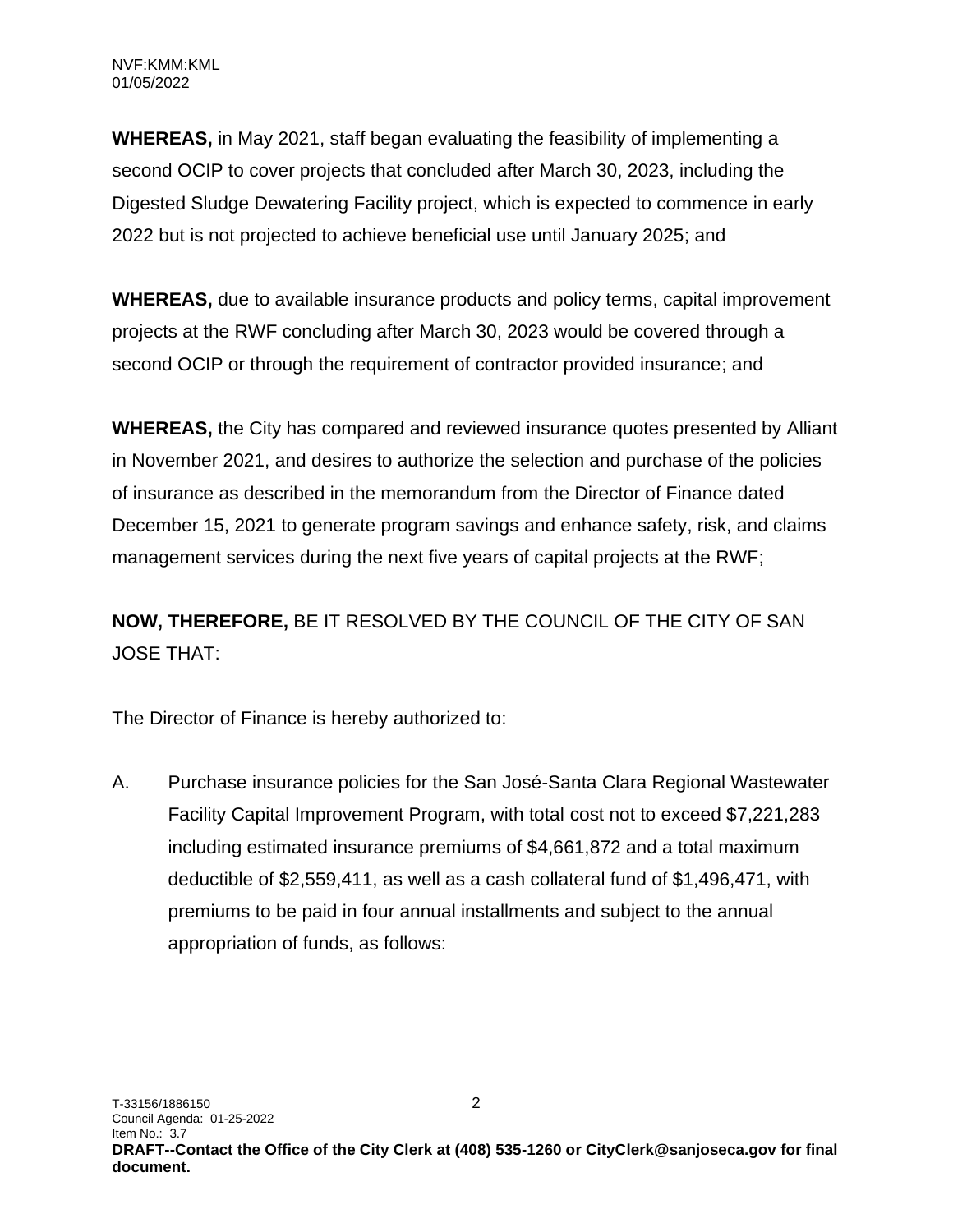- 1. Federal Insurance Company: Commercial General Liability Insurance and Workers' Compensation Insurance with a Program Agreement Endorsement stipulating terms of the cash collateral fund management.
- 2. Allied World Assurance Company, Inc.: Commercial Excess Liability Insurance.
- 3. Endurance Risk Solutions Assurance Company: Commercial Excess Liability Insurance.
- 4. Liberty Surplus Insurance Corporation: Commercial Excess Liability Insurance.
- 5. Great American Assurance Company: Commercial Excess Liability Insurance.
- 6. Westchester Surplus Lines Insurance Company: Commercial Excess Liability Insurance.
- 7. Ironshore Specialty Insurance Company: Contractors Pollution Liability Insurance.
- 8. Berkley Assurance Company: Owners Protective Professional Liability Insurance.
- B. Either renew an existing, or secure quotes and purchase a new, Master Builder's Risk Insurance policy with special endorsement for Flood to provide builder's risk coverage through 2026 as necessary, with a projected \$906,000 in premiums, the cost of which is included in the estimated insurance premiums above.